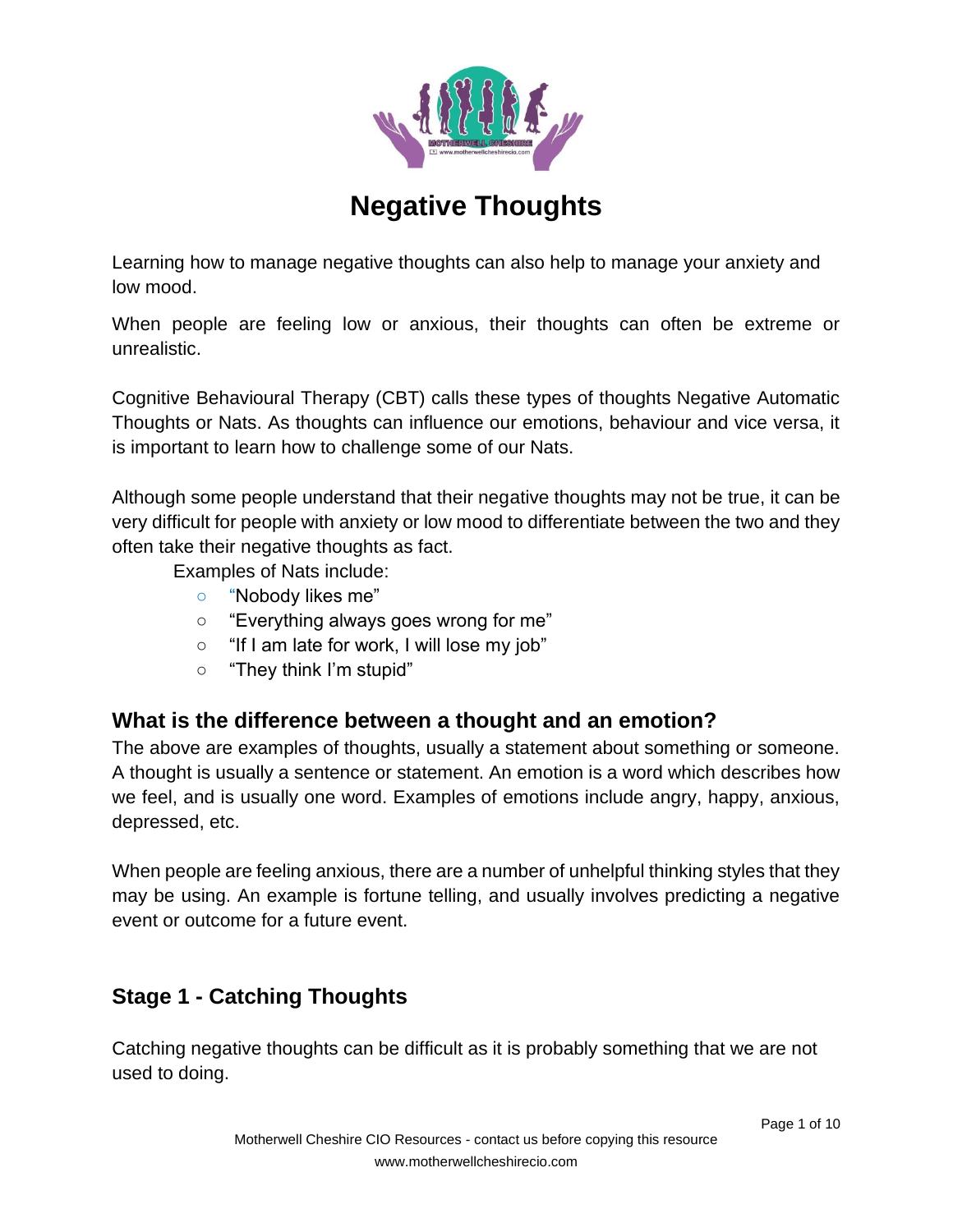

It is quite important to be able to prioritise time to practice catching your negative thoughts. Where there are lots of thoughts, try and identify the thought that causes the most distress or the "hot thought". When you have the "hot thought" how strongly do believe it from 0 to 100%?

In order to help you catch your thoughts, ask yourself the following sorts of questions:-

What were you doing? Who were you with? Where were you? What were you telling yourself? What is the worst thing that went through your mind? What does it say about you if it's true?

### **There are also a number of points to bear in mind when you are trying to catch your Nats:-**

- They are short and specific
- They occur extremely quickly after the event
- They can occur as words or images
- They do not arise from careful thought
- They do not occur in a logical series of steps
- They seem reasonable at the time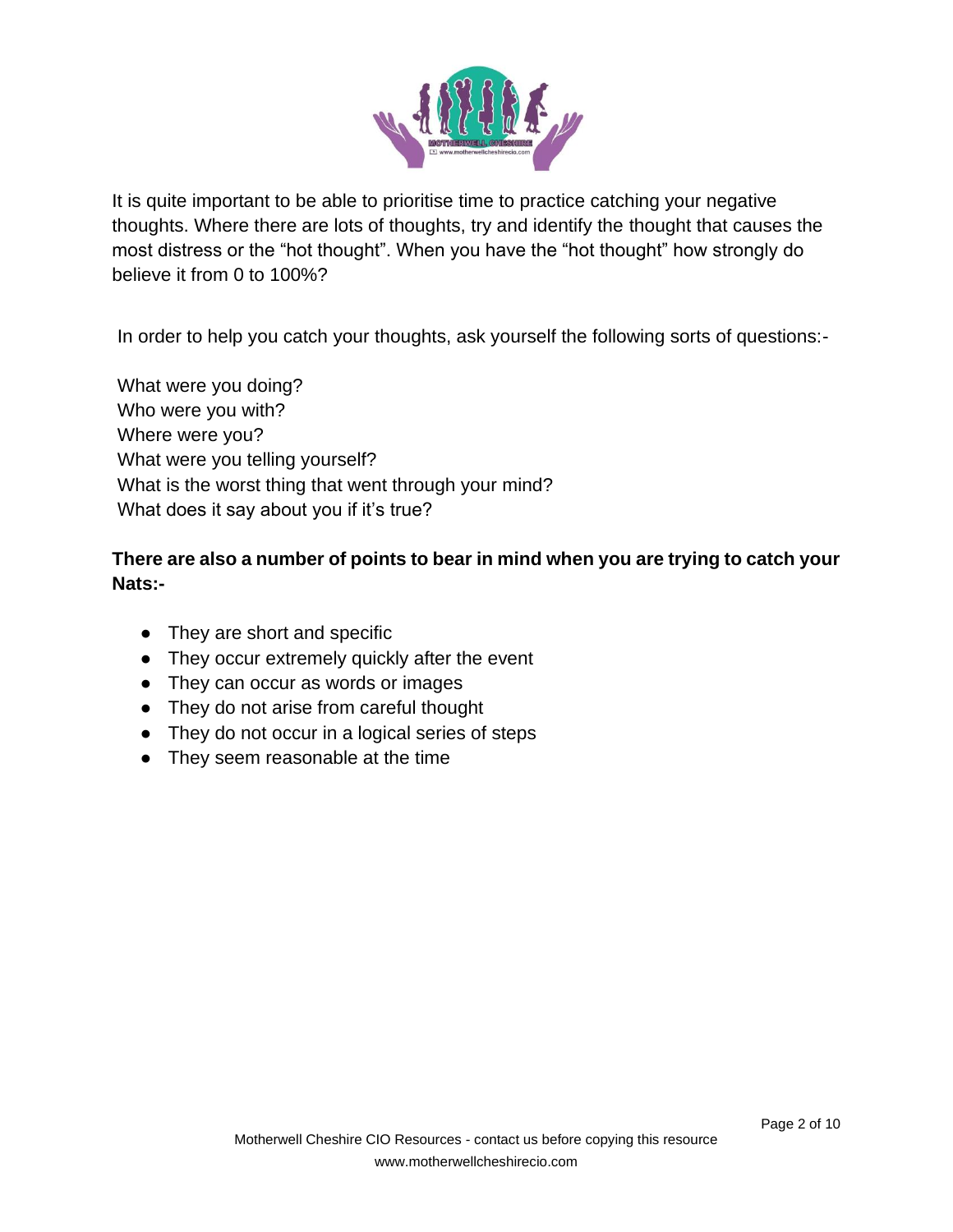

# **Thought Traps**

When catching your Nats, you may also find that there is a theme to your negative thinking.

We call these thought distortions of thought traps. A number of these follow.

# **ALL OR NOTHING THINKING**

- You see things in extreme or in black and white.
- "It is either perfect, or it is a mess", "My friend likes me or he doesn't."

#### **OVER-GENERALISATION**

- You see a single negative event as proof that other similar events will turn out the same way.
- If one person behaved in a spiteful way to you, then all people behave in this way.

# **MENTAL FILTER**

- You pick out a single negative detail and dwell on it, viewing the whole situation as negative.
- Refusing to notice any positives or anything that went well/you did well.

# **DISQUALIFYING THE POSITIVE**

● You reject positive experiences by insisting they 'don't count' for some reason or another. In this way you can maintain a negative belief that is contradicted by your everyday experiences.

# **JUMPING TO CONCLUSIONS**

- You make a negative interpretation when there are no definite facts supporting your conclusion.
- Mind Reading you conclude that someone is reacting negatively to you, but you do not check this out with them.
- Fortune Telling You anticipate that things will turn out badly, and you feel that your prediction is an already established fact.

# **MAGNIFICATION** (Catastrophising)

- You exaggerate the importance of things, such as, something you may have thought was wrong.
- You inappropriately shrink your achievements or desirable qualities.

# **EMOTIONAL REASONING**

● You assume that your negative emotions necessarily reflect the way things really are "I feel like a failure, therefore, I am one".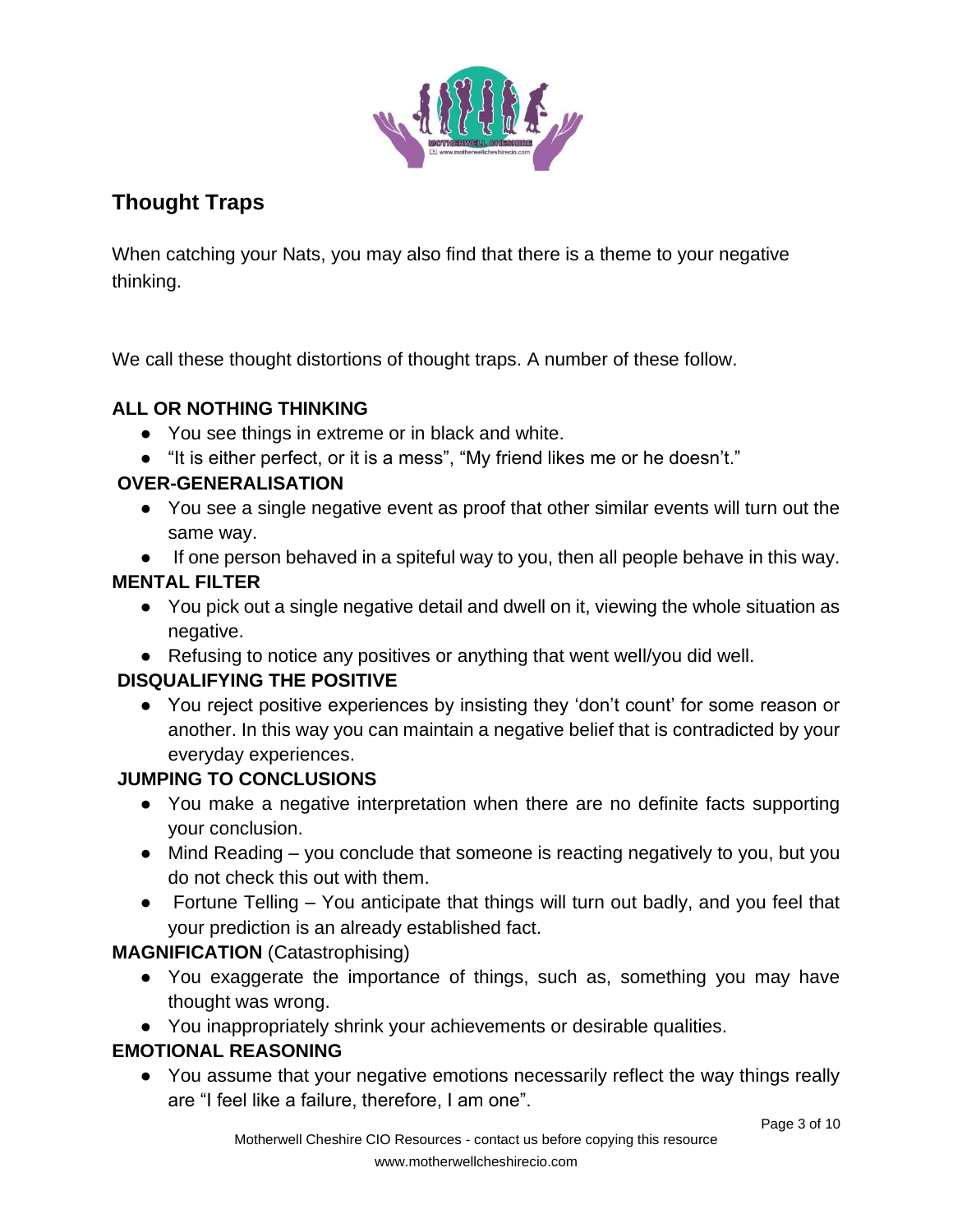

#### **SHOULD/MUST STATEMENTS**

- You set your self standards of what you perceive you 'should' or 'must' be doing. These standards are often too high and unrealistic.
- The emotional consequence is quilt.
- When you direct should statements towards others, you feel anger, frustration and resentment.

#### **LABELING AND MISLABELING**

- This is an extreme form of over generalising. Instead of describing your error, you attach a negative label to yourself: 'I'm a loser'.
- When someone else's behaviour bothers you, you attach a general label to them 'he's an idiot'.
- Mislabelling involves describing with language that is highly coloured and emotionally loaded.

#### **PERSONALISING**

● You see yourself as the cause of some negative external event, when in fact you did not have primary or any responsibility.

#### **Activity**

Have a think about your own unhelpful ways of thinking? Can you recognise a pattern?

#### **My main unhelpful ways of thinking are:**

**……………………………………………………………………………………………………… ……………………………………………………………………………………………………… ……………………………………………………………………………………………………… ……………………………………………………………………………………………………… ……………………………………………………………………………………………………… ……………………………………………………………………………………………………… ……………………………………………………………………………………………………… ……………………………………………………………………………………………………… ………………………….**

#### **The next time I notice myself using them, I will try to:**

**……………………………………………………………………………………………………… ………………………………………………………………………………………………………**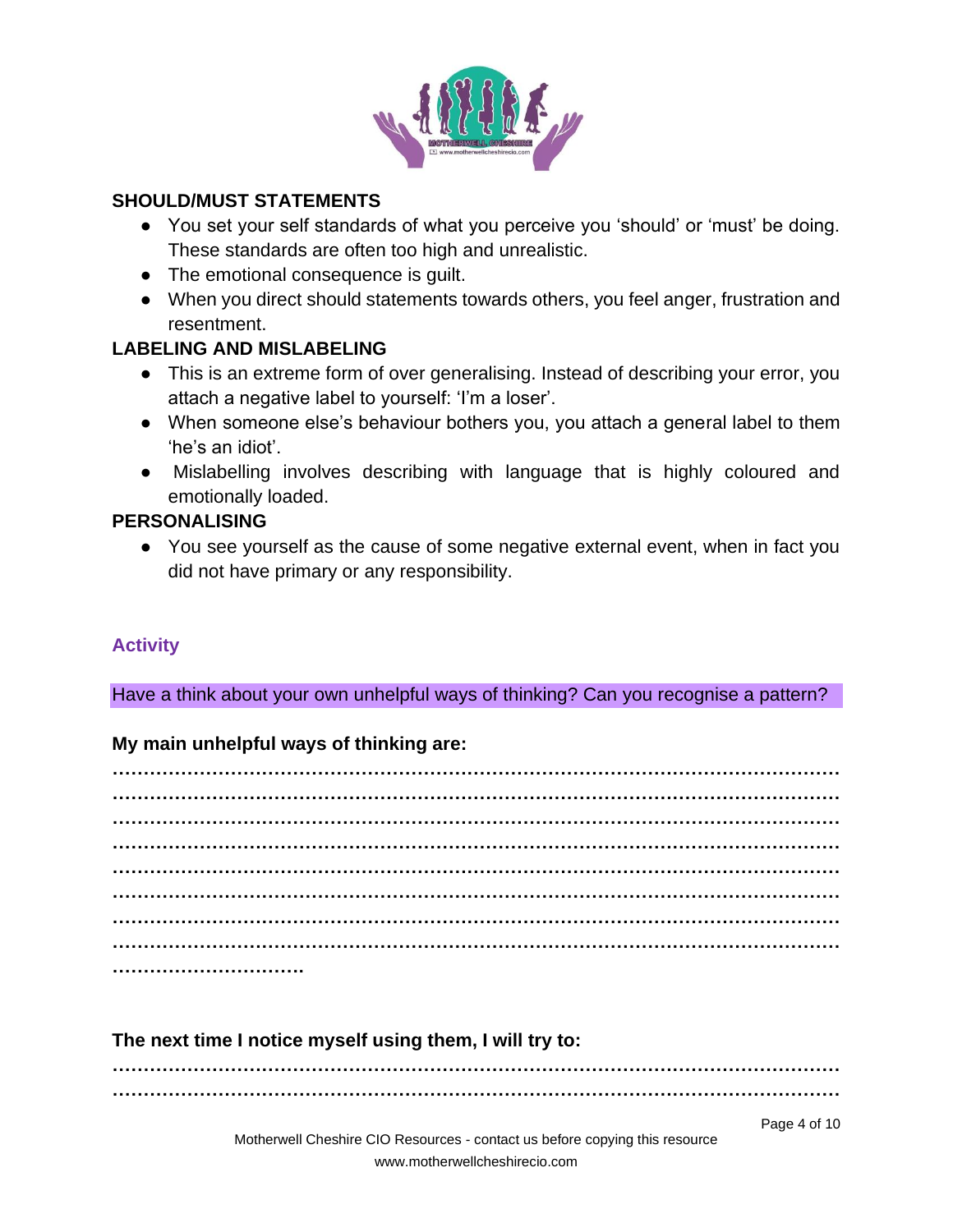

#### **Activity**

In order to combat the negative effects that these thoughts can have on our emotions and behaviours, we need to start by learning how to catch our nats by using a thought diary.

Please look at the example on the next page and then try to complete your own example on the blank 3 column thought diary.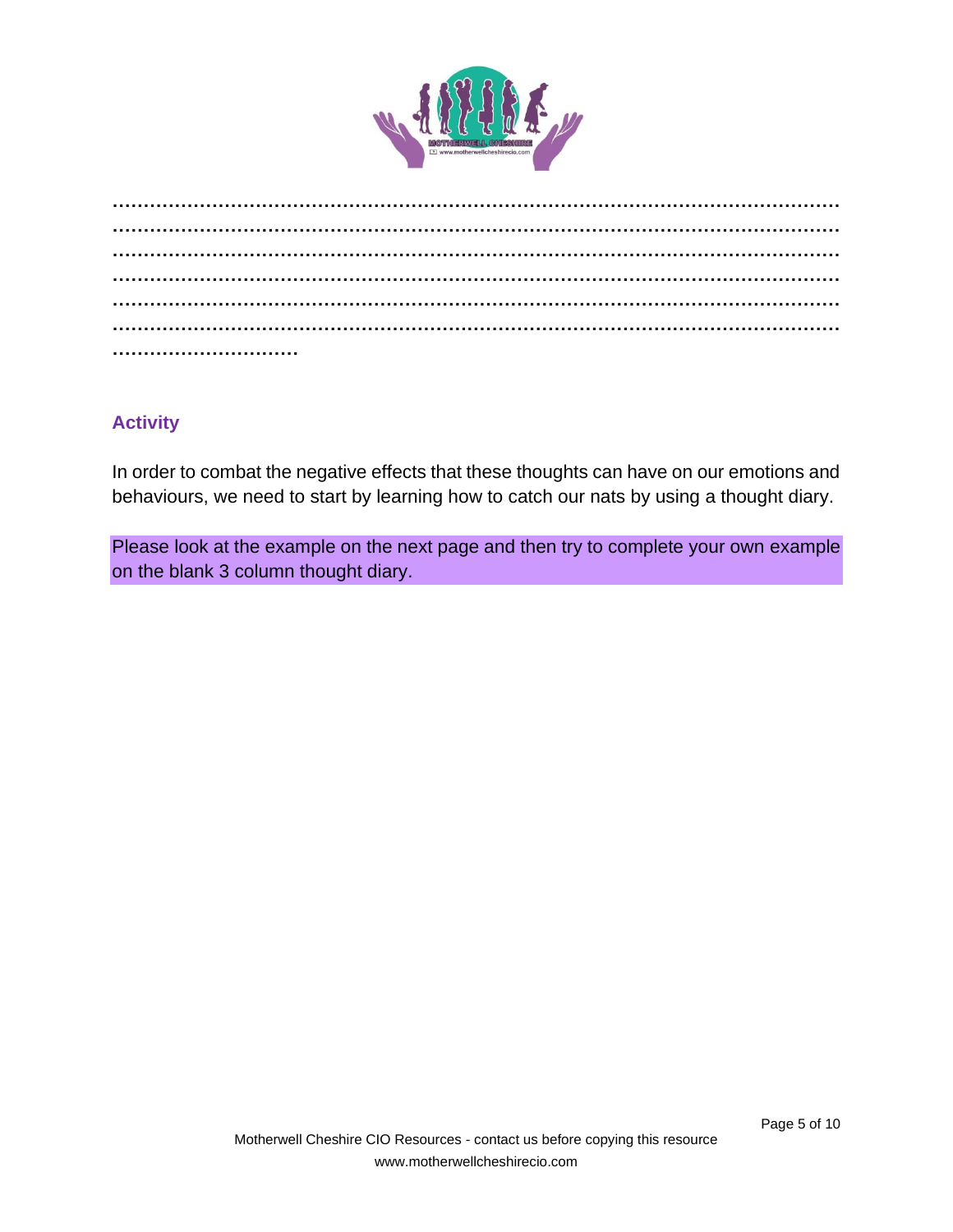

#### Worksheet 8.1

| <b>SITUATION</b><br>When did it happen?<br>Where was it?<br>What were you doing?<br>Who where you with? | <b>EMOTIONS</b><br>$(0-100%)$ How<br>intense?<br>(one word) What did you<br>feel? | <b>CATCHING THOUGHTS</b><br>What bad things might<br>What<br>flashed<br>happen?<br>through your mind<br>What does it say about me?<br>(0-100%) How intense?<br>What unhelpful thinking<br>style could this be?<br>e.g. Mind-reading,<br>over<br>generalising? |
|---------------------------------------------------------------------------------------------------------|-----------------------------------------------------------------------------------|---------------------------------------------------------------------------------------------------------------------------------------------------------------------------------------------------------------------------------------------------------------|
| Example: I did not pass my<br>today,<br>exam<br>$\mathsf I$<br>was<br>preparing for it for 4 weeks      | Anxious 80%<br>Low 100%                                                           | I will not get through this<br>year 60%<br>I am no good 60%<br>My parents<br>will<br>be<br>disappointed, my friends<br>will think I'm a loser 75%<br>I am a failure 90%                                                                                       |
|                                                                                                         |                                                                                   |                                                                                                                                                                                                                                                               |

#### **Stage 2** - **Looking for the Evidence**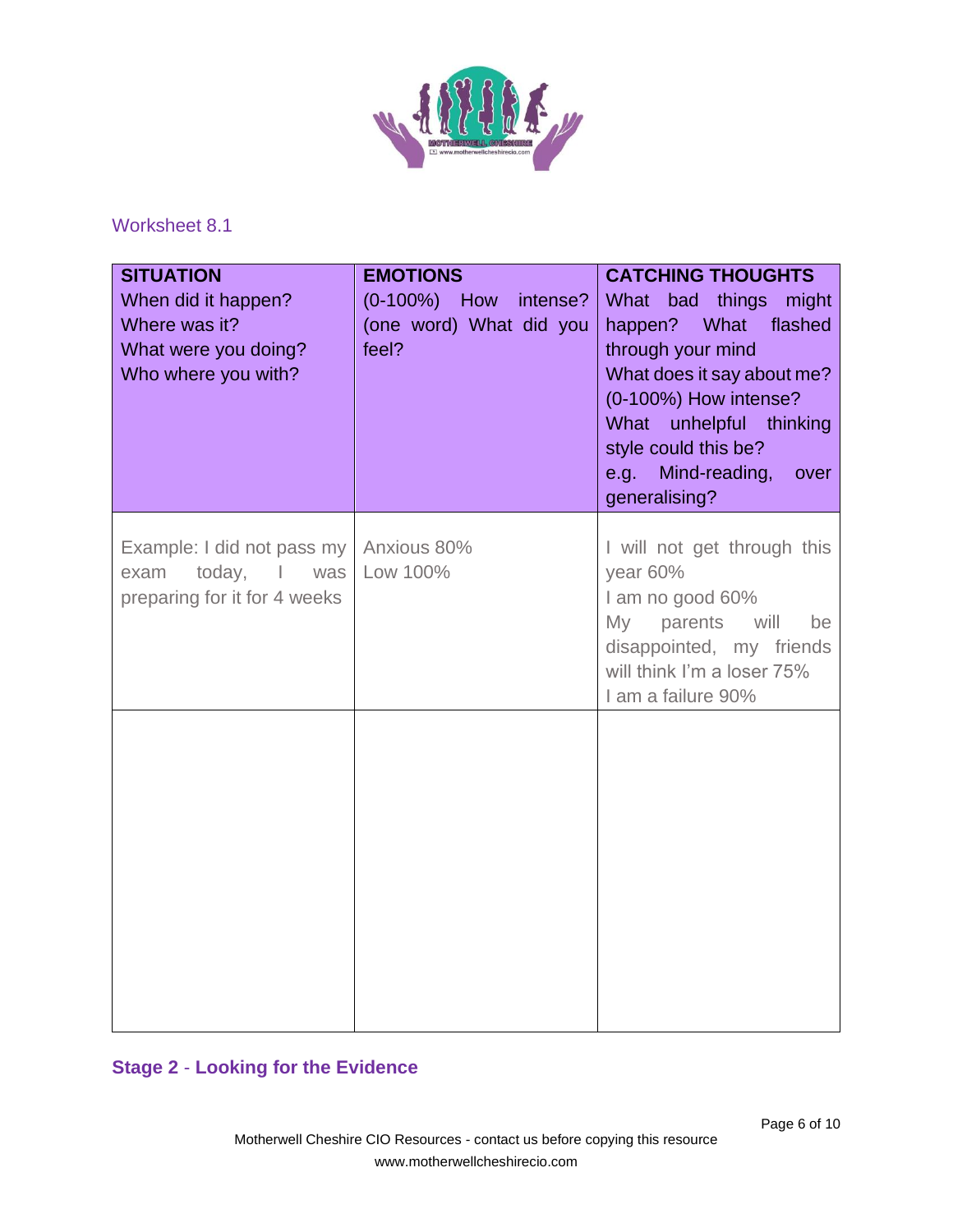

#### After catching your Nats, the next stage is to challenge these negative thoughts.

The process of challenging these extreme and unhelpful thoughts focuses on looking at the evidence for and against the thought. To help you when you are looking for evidence, you might want to ask questions such as:-

How would someone else think about the situation? If I wasn't anxious, how would I look at the situation?

Is there any other way of looking at the situation?

How can challenging thoughts help me?

More balanced thoughts will improve your mood and enable you to function better, which will result in enjoying your life again. Opinions or thoughts are what people think. People do not need to have any scientific evidence in order to have an opinion or thought, and just because someone has a thought or opinion does not necessarily make it true. This type of evidence is subjective and therefore difficult to prove.

Factual evidence is much stronger as there cannot be any element of doubt. Factual evidence is objective and therefore very difficult to disprove. When challenging negative thoughts, we need to practice looking for evidence for and against the negative thought. The idea is that we work with the thought which causes the most emotional distress, which is usually the one with the highest belief rating. We then need to create a new alternative thought which is based on the evidence.

# **The Concept of Blame and Guilt**

# **The impact of fostering and adoption on birth families**

Most parents whose children have been removed experience feelings of bereavement, sadness, grief and anger. For most parents, the loss of identity of one's self as a parent is hard to come to terms with and changes in role are difficult to accept (Schofield and Stevenson, 2009; Neil et al, 2010). This is true for birth families of children who have been adopted, as well as those whose children are in foster care.

Birth parents vary in the extent to which they feel a sense of responsibility or blame for their children entering care. Levels of anger and any subsequent sense that it is a good thing for the child will vary also (Schofield, 2009). For example:-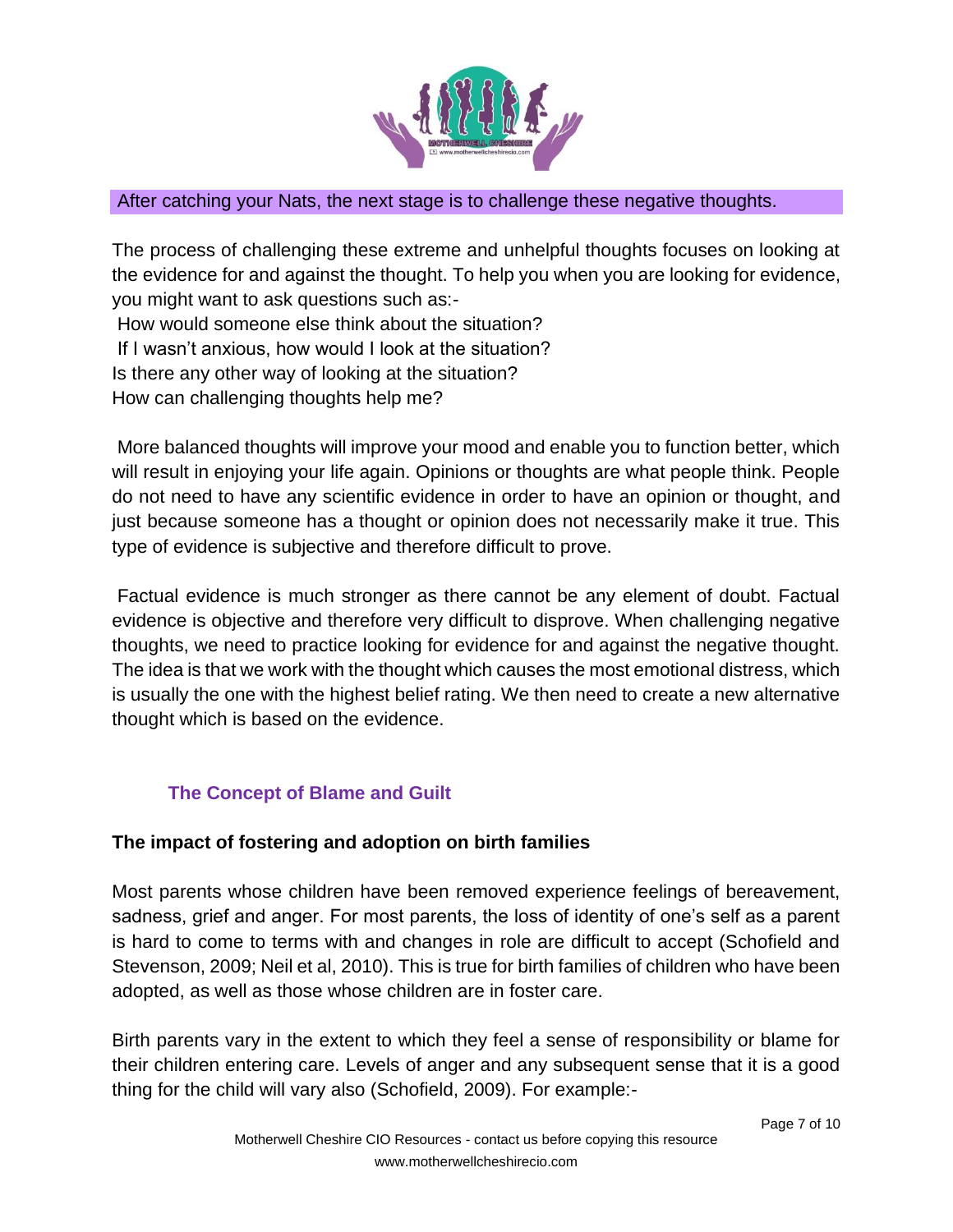

- some parents accept their responsibility and the child's need for care, appreciate the work of the child's foster carer and value social work support
- others may be angry with professionals at the time, but come to accept some responsibility for the problems and see the benefit of care
- some parents who accepted the need for care at the time may now talk more critically of having needed more support, and think the child should now come home
- some parents blame the child for having been difficult to care for and needing to be in care
- others were angry at the time, blamed social workers and did not accept the child's need for care – and they have not changed since. (Schofield, 2009)

# **From these examples try to consider your current feelings and if you relate to any or perhaps all of the above. How much blame do you feel that you place upon yourself?**

For parents whose children have been adopted, the adoption process may compound pre-existing parental difficulties. Their lives may spiral out of control and they are likely to experience intense emotions, such as despair and rage (Neil et al, 2010). Any professionals working with birth parents needs to acknowledge these emotions and the impact they may have on their behaviour and decisions, as birth parents may not be able to contain their anger enough to take in information or participate in important meetings.

Schofield and Ward (2011) use the concept of cognitive dissonance (ie the holding of contradictory beliefs or ideas) to describe how birth parents can be psychologically split – for example, 'I may still legally be a parent but I am not in reality' or 'I have tried my best to be a good parent and I love my children but they have suffered while in my care'. In order to mediate the emotional distress that contradictory feelings and thoughts create, a person often develops an attitude or story that enables them to rationalise what has happened – in this case, to cope with the separation from their child or children.

Some examples expressed by parents during the process of their child being taken into care might include:

*'I am a good parent …*

▪ *… because I was not to blame for my child coming into care (my partner or the social worker was to blame)*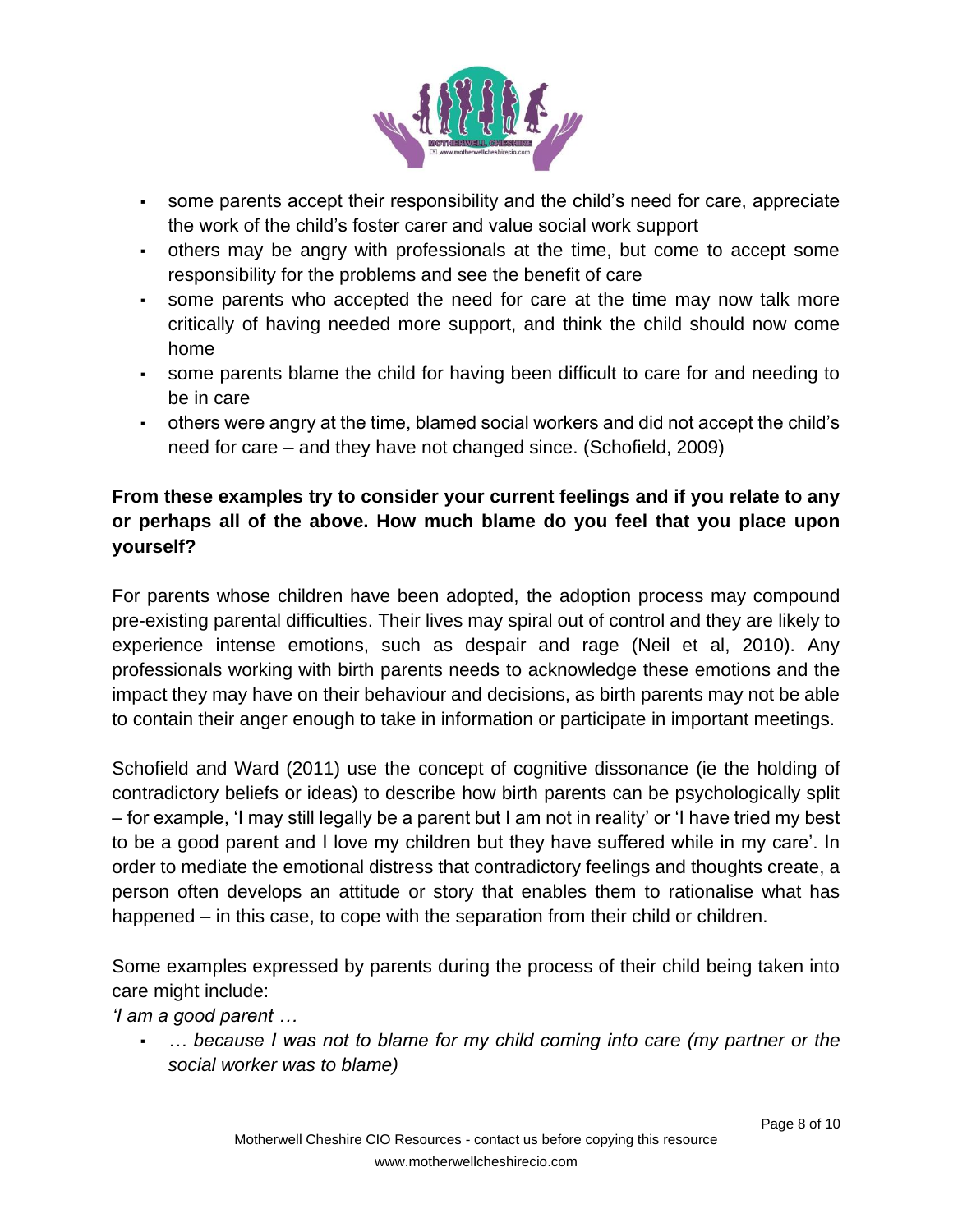

- *… because I always loved my child, even when we had problems or when I was in prison*
- *… compared to some other parents, who really hurt their children*
- *… but my child was too difficult for even a good parent to manage.'*

Expressed since the child had been in foster care:

*'I am a good parent …*

- *… because I accept that foster care is best for my child and support the placement and the carers*
- *… because I have made positive changes to my life, such as giving up drugs*
- *… because I am raising other children successfully*
- *… because I remain in a constant state of anger and keep fighting to get my child back.'*